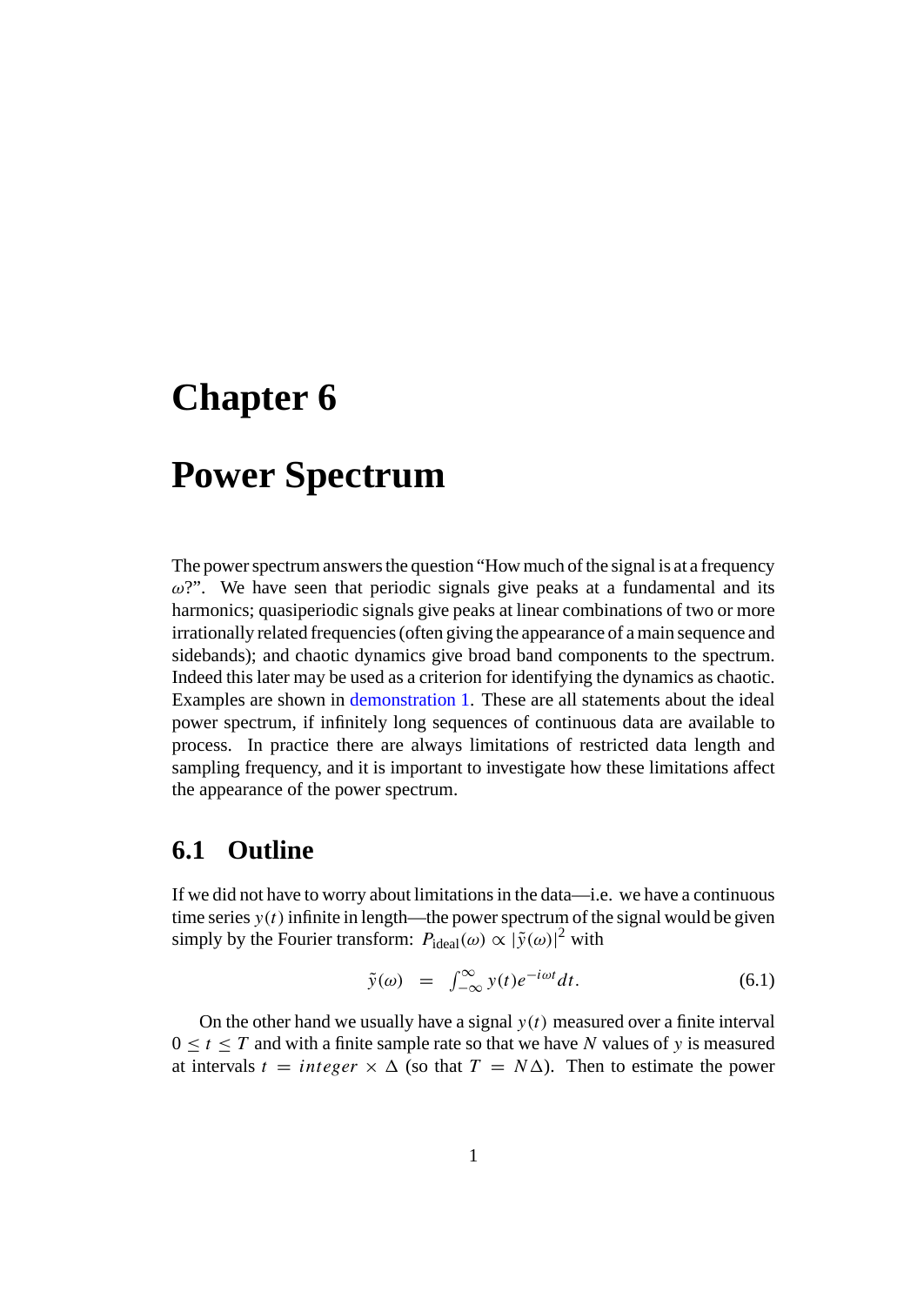#### *CHAPTER 6. POWER SPECTRUM* 2

spectrum of the signal we calculate the Fourier *series*

$$
\tilde{y}_k = \sum_{j=0}^{N-1} y_j \exp\left(\frac{2\pi i jk}{N}\right) = \sum_{j=0}^{N-1} y(t_j) \exp(i\omega_k t_j)
$$
(6.2)

where in the latter expression the discrete frequencies and times  $\omega_k = 2\pi k/T$ and  $t_i = j\Delta$  are introduced. (For a discrete time system of course the dynamics is given in terms of the index  $j$ .) For concreteness we take  $N$  to be even in the following. The power spectrum estimate is then (see ref. [\[1\]](#page-6-0) for details)

$$
P(\omega) \simeq \begin{cases} N^{-2} |\tilde{y}_0|^2 & \text{for } \omega = 0\\ N^{-2} (|\tilde{y}_k|^2 + |\tilde{y}_{N-k}|^2) & \text{for } \omega = 2\pi k/T, \ k = 1, 2, \dots (\frac{N}{2} - 1)\\ N^{-2} |\tilde{y}_{N/2}|^2 & \text{for } \omega = \pi N/T = \pi/\Delta \end{cases}
$$
(6.3)

where we have used  $|\tilde{y}_k| = |\tilde{y}_{-k}|$  for a real signal and  $\tilde{y}_{-k} = \tilde{y}_{N-k}$  from (6.2). We will use  $P$  only for positive frequencies—the reason for the combination appearing for frequencies away from the two end points. The normalization is chosen so that the sum of  $P(\omega)$  over the  $\frac{N}{2}+1$  frequencies  $\omega_k$  is the mean square amplitude of the signal  $y_i$ . Other techniques for estimating the power spectrum also exist [\[1\]](#page-6-0). The question immediately arises of how the estimate  $P(\omega)$  relates to the ideal spectrum  $P_{\text{ideal}}(\omega)$ .

To understand the full properties of this estimate of the spectrum it is useful to identify (6.2) as the Fourier *transform* of the modified time series  $\bar{y}(t)$  defined by a rather complicated expression that separates out the different "imperfections" in the measurement:

$$
\bar{y}(t) = [(y(t) \times H(t, T)) \otimes S(t, T)] \times S(t, \Delta) \quad . \tag{6.4}
$$

Here  $\otimes$  denotes a convolution,  $H(t, \tau)$  is the top hat function, with value 1 for  $0 < t < \tau$  and zero elsewhere, and  $S(t, \tau)$  is the "periodic spike" function zero everywhere except at  $t = n\tau$  with n any integer. Note that the convolution with  $S(t, T)$  in (6.4) simply repeats the function  $y(t) \times H(t, T)$  periodically with period T—which is what the Fourier series construction  $(6.2)$  effectively does—and the multiplication by  $S(t, \Delta)$  is the sampling at the discrete intervals. The "ideal" power spectrum would be given simply by the Fourier transform  $\tilde{y}(\omega)$  of  $y(t)$ .

Now we need three facts (see section [6.2](#page-4-0) for further details):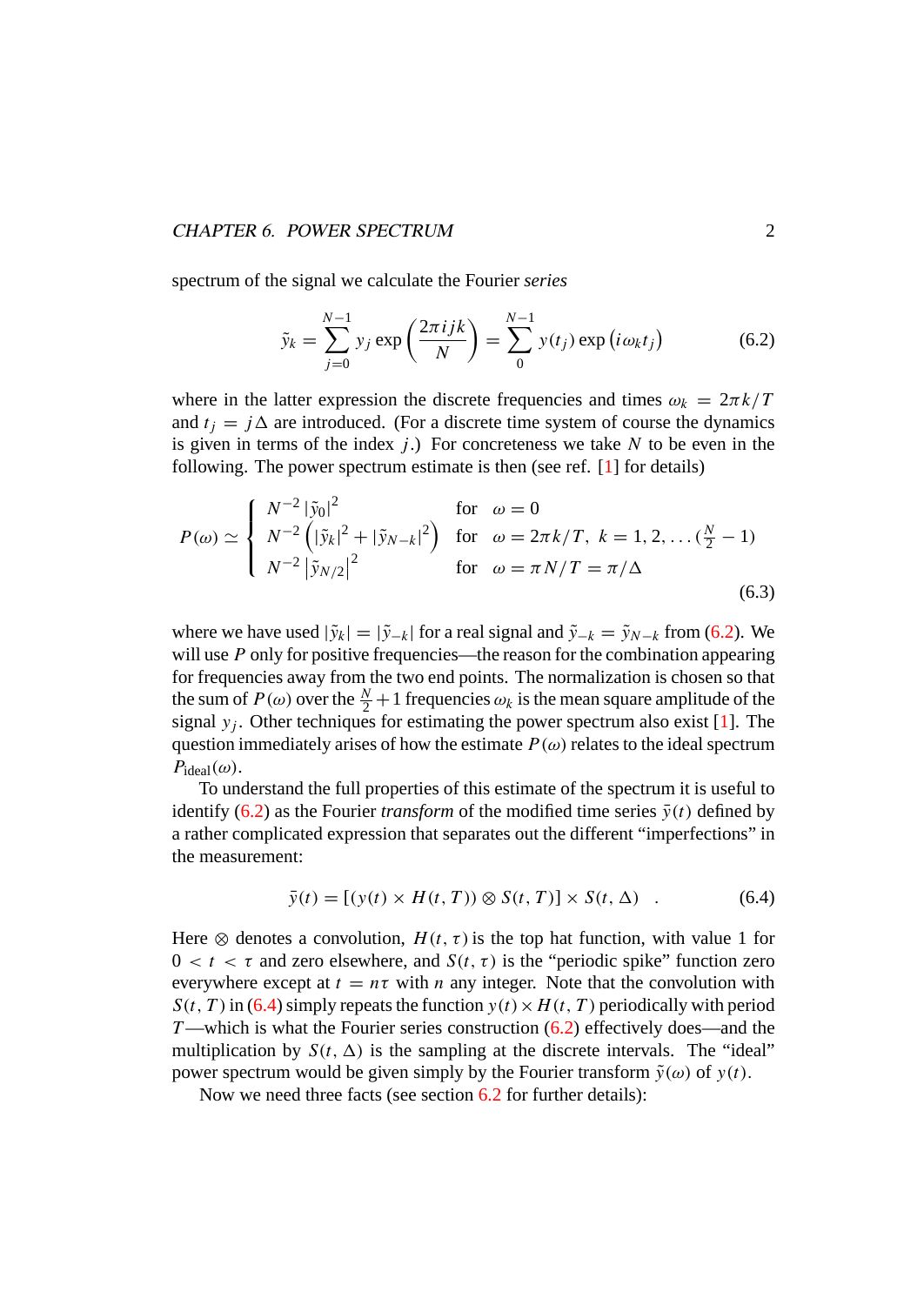#### *CHAPTER 6. POWER SPECTRUM* 3

**(i)** The Fourier transform of a product is the convolution of the Fourier transforms:

if 
$$
Y(t) = y_1(t) \times y_2(t)
$$
 then  $Y(\omega) = \tilde{y}_1(\omega) \otimes \tilde{y}_2(\omega)$ .

**(ii)** The Fourier transform of a convolution is the product of the Fourier transforms:

if 
$$
Y(t) = y_1(t) \otimes y_2(t)
$$
 then  $\tilde{Y}(\omega) = \tilde{y}_1(\omega) \times \tilde{y}_2(\omega)$ .

**(iii)** The Fourier transform of a periodic set of spikes with separation  $\tau$  is also a periodic set of spikes and with separation in frequency  $\frac{2\pi}{\tau}$ ; i.e. the Fourier transform of  $S(t, \tau)$  with respect to t is just proportional to  $S(\omega, \frac{2\pi}{\tau})$ . This can be seen by noting the analogy to the diffraction pattern of a diffraction grating. Alternatively note that since  $S(t, \tau)$  is periodic in t with period  $\tau$ , its Fourier transform is nonzero only at the frequency  $\frac{2\pi}{\tau}$  and its harmonics, and also since  $S(t, \tau)$  is very non-sinusoidal (each peak has amplitude at all frequencies) we would expect a large amplitude in each of the harmonics.

So now we have

$$
\bar{y}(\omega) \propto \left[ \left( \tilde{y}(\omega) \otimes \tilde{H}(\omega, \frac{2\pi}{T}) \right) \times S(\omega, \frac{2\pi}{T}) \right] \otimes S(\omega, \frac{2\pi}{\Delta}) \tag{6.5}
$$

where  $\left| \tilde{H}(\omega, \frac{2\pi}{T}) \right|$  is just the familiar sinch function  $\left( \sin \frac{1}{2} \omega T \right) / \frac{1}{2} \omega$ , which is maximum at  $\omega = 0$ , and has a width  $\delta \omega \sim \frac{1}{T}$ , but with oscillating tails falling off only as  $\omega^{-1}$ . Figure [6.1](#page-3-0) shows the effect of  $\tilde{H}(\omega, \frac{2\pi}{T})$  on a pure frequency  $\omega_s$ that is not an exact multiple of  $\frac{2\pi}{T}$ , so does not "fit" with the measurement period T. The line shows the functional form of the convolution in the  $[]$  in (6.5) for  $\tilde{y}(\omega) = \delta(\omega - \omega_s)$  i.e.  $\left| \tilde{H}(\omega - \omega_s) \right|$ , and the points show the values at the discrete frequencies  $n \times \frac{2\pi}{T}$ . Note that the oscillations do not show up because the same scale  $\frac{2\pi}{T}$  determines the oscillations and the discrete frequencies. (The values used in this plot are  $\omega_s = .126\pi$ ,  $T = 8$  so that  $\frac{2\pi}{T} = \frac{\pi}{8}$ , and  $\Delta = 0.25$  so that the "Nyquist frequency"  $\pi/\Delta$  is  $4\pi$ .)

So we are told in (6.5) to "take the ideal Fourier transform  $\tilde{y}(\omega)$ , convolve (broaden) it with the resolution function  $\tilde{H}$ , sample the result at  $\omega = integer \times \frac{2\pi}{T}$ and then superimpose the result repeatedly displaced by  $\omega = integer \times \frac{2\pi}{\Delta}$ . The last step means that we can restrict the range of  $\omega$  to the Nyquist range  $-\frac{\pi}{\Delta}$  <  $\omega \leq \frac{\pi}{\Delta}$  since other ranges are just duplications of this range, and that amplitudes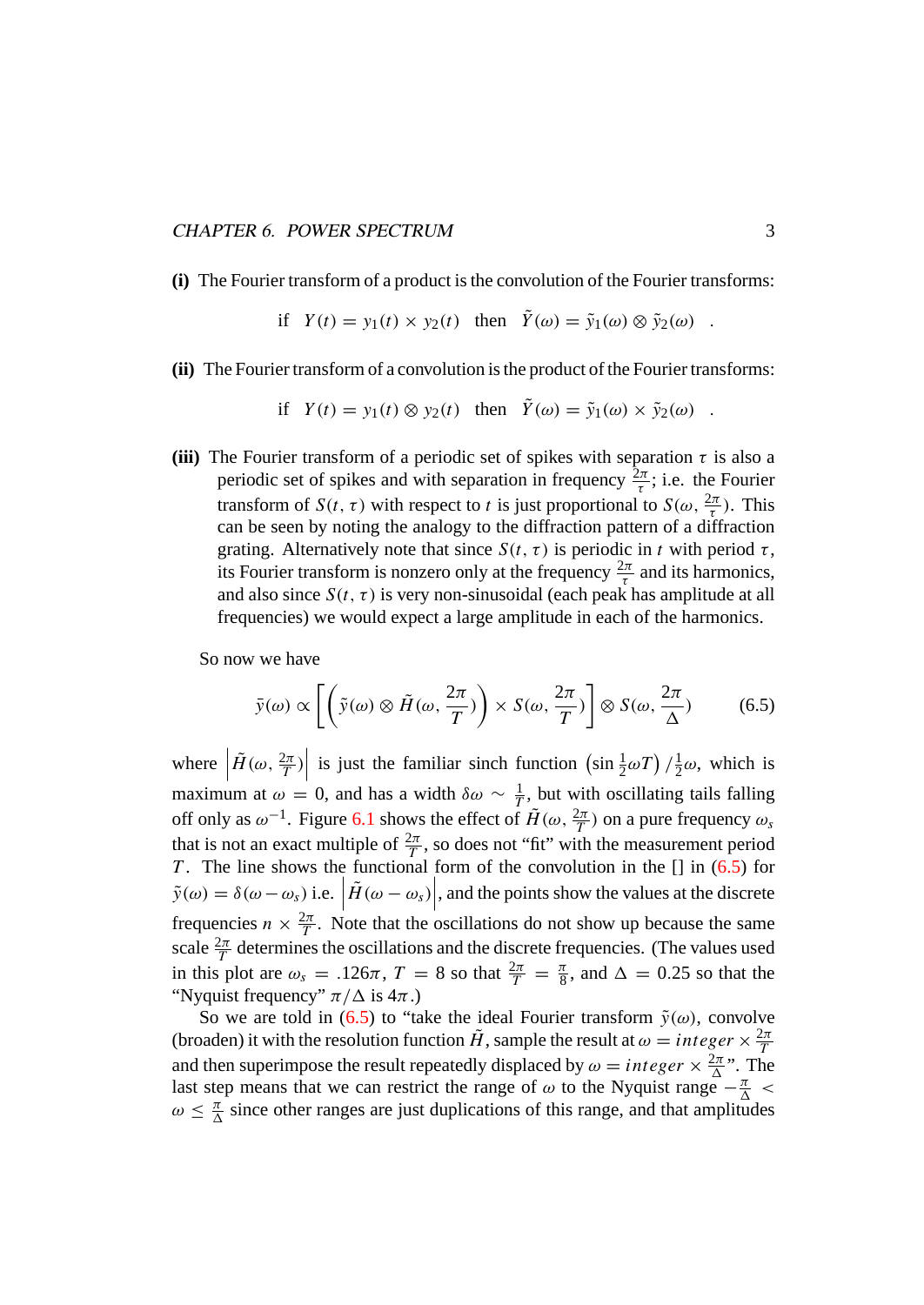<span id="page-3-0"></span>

Figure 6.1: Power spectrum of  $\exp(i\omega_s t)$  with frequency  $\omega_s = 0.126\pi$  constructed from a time series of length  $T = 8$  with steps  $\Delta = 0.25$ . (A complex signal is used for clarity. A real signal cos  $\omega_s t$  would be the superposition of this curve with the same curve centered around  $-\omega_s$ .)

in the ideal  $\tilde{y}(\omega)$  outside this range will be folded back or "aliased" into the range (e.g. an amplitude at  $\omega = \frac{3\pi}{2\Delta}$  will appear at  $\omega = \frac{\pi}{2\Delta}$  due to the copy shifted to  $\omega=-\frac{2\pi}{\Delta}$ ).

To get a better estimate of the spectrum it is customary to replace the discontinuous function  $H$  by a window function  $W$ , such as a tent, parabola or other shape (i.e. multiply the data by such a function). Since the high frequency tails of the Fourier transform are determined by the order of the derivative in which a discontinuity first appears—the power p of the  $\omega^{-p}$  tail is the order of this derivative plus 1—this pushes the discontinuities to higher order derivatives and so makes the Fourier transform W fall off more quickly with  $\omega$ . Windowing is investigated in [demonstration 2.](Demo2.html)

It is also important to make sure that the Nyquist frequency  $\pi/\Delta$  is large enough (i.e. the sampling rate high enough), so that there is not significant power beyond this frequency, to minimize the effects of the aliasing. A final point is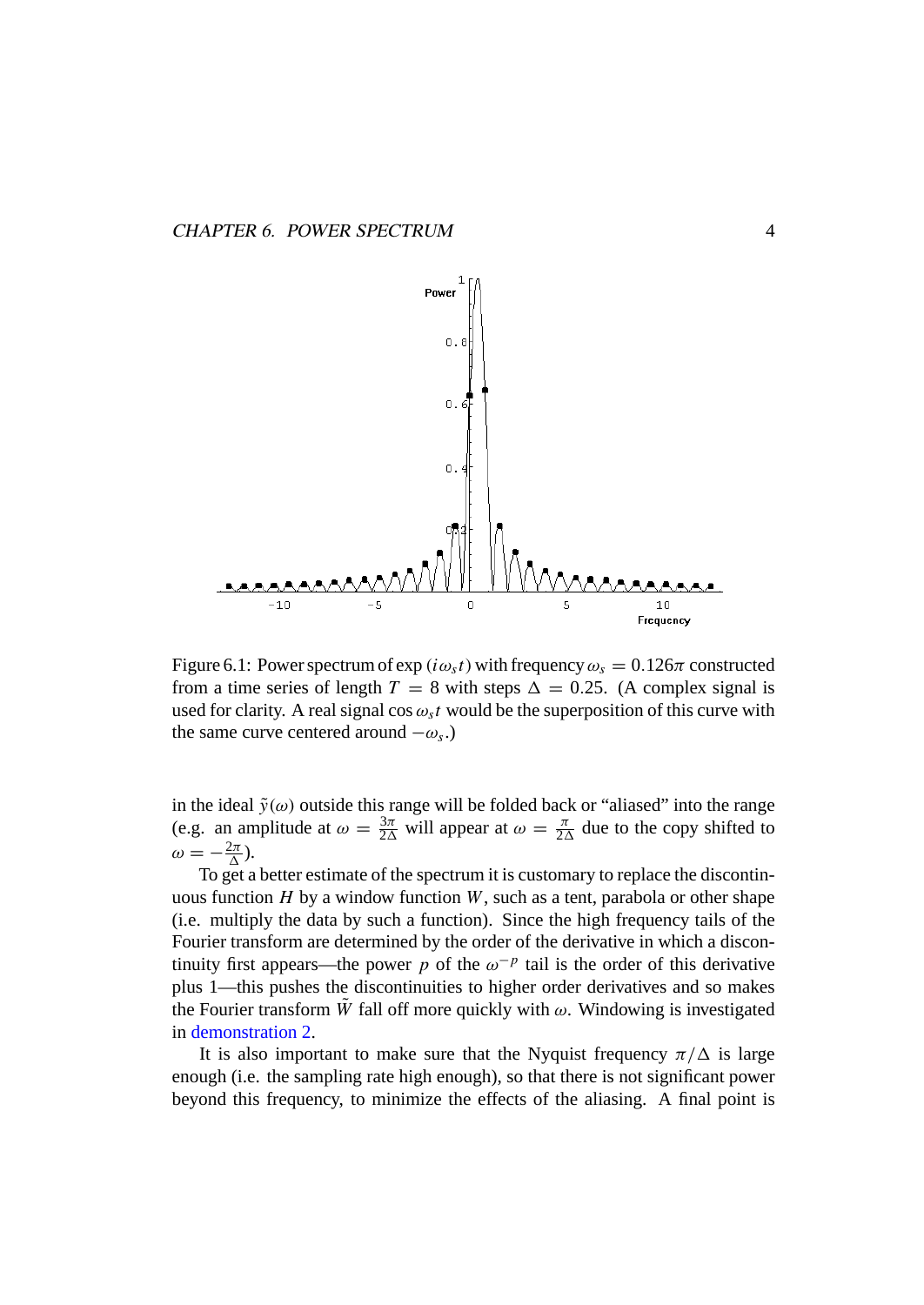<span id="page-4-0"></span>that for nonperiodic signals the estimate  $\tilde{y}_k$  is a very *noisy* estimate of the power spectrum i.e. different choices of which time interval  $T$  to measure will lead to a power spectrum rather different in the details. (You can see this from the figure: the largest value in the apparent power spectrum depends how close  $\omega_s$  is to some integer multiple of  $2\pi/T$ ). In fact the variance of  $\tilde{y}_k$  is equal to the mean! To reduce the scatter take a number of power spectra (from different sets of measurements over intervals of length T ) and *average* the *power* spectra.

The dependence of the appearance of the power spectrum on various parameters is illustrated in [demonstration 3.](Demo3.html)

## **6.2 Details**

This section is for reference only, and can be skipped on a first reading.

The convolution is defined as

$$
y_1(t) \otimes y_2(t) = \int_{-\infty}^{\infty} y_1(t') y_2(t - t') dt' , \qquad (6.6)
$$

and we define the Fourier transform as

$$
\tilde{y}(\omega) = \int_{-\infty}^{\infty} y(t)e^{-i\omega t}dt
$$
  
\n
$$
y(t) = \frac{1}{2\pi} \int_{-\infty}^{\infty} \tilde{y}(\omega)e^{i\omega t} d\omega
$$
\n(6.7)

The "periodic spike" function  $S(t, \tau)$  is defined formally as

$$
S(t,\tau) = \sum_{n=-\infty}^{\infty} \delta(t - n\tau)
$$

with  $\delta$  the Dirac Delta function. The Fourier transform of  $S(t, \tau)$  with respect to t is just  $\frac{2\pi}{\tau}S(\omega, \frac{2\pi}{\tau})$  since we have

$$
\tilde{S}(\omega) = \lim_{M \to \infty} \int_{-\infty}^{\infty} \sum_{n=-M}^{M} \delta(t - n\tau) e^{-i\omega t} dt = \lim_{M \to \infty} \sum_{n=-M}^{M} e^{-in\omega \tau} .
$$
 (6.8)

giving

$$
\tilde{S}(\omega) = \lim_{M \to \infty} \frac{\sin(M + \frac{1}{2})\omega \tau}{\sin \frac{1}{2}\omega \tau}
$$
\n(6.9)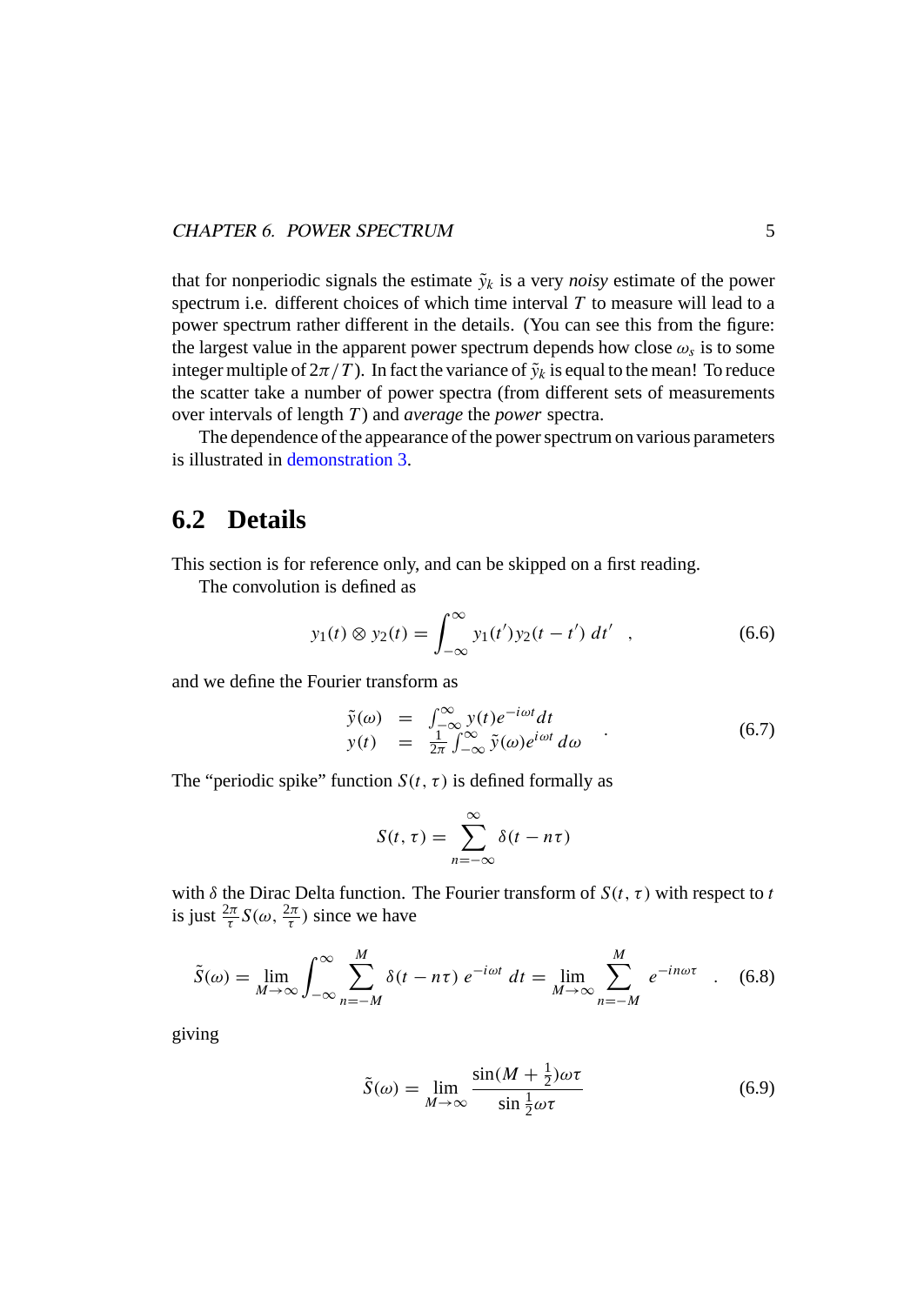#### *CHAPTER 6. POWER SPECTRUM* 6

and then using the representation of a periodic sequence of delta functions

$$
\lim_{M \to \infty} \frac{\sin(M + \frac{1}{2})x}{\sin \frac{1}{2}x} = 2\pi \sum_{n = -\infty}^{\infty} \delta(x - 2n\pi) .
$$

You can see this latter result by noting the value is very large,  $2M + 1$ , at  $x = 2n\pi$ where the denominator goes to zero, falling to zero over the narrow distance  $\pi/M$ and the integral is

$$
\frac{1}{2\pi} \int_{-\pi}^{\pi} \frac{\sin(M + \frac{1}{2})x}{\sin \frac{1}{2}x} dx = 1.
$$

(Plot the function for  $M = 10$  if you do not believe this!) Also  $\tilde{H}(\omega, \frac{2\pi}{T})$  is:

$$
\tilde{H}(\omega, \frac{2\pi}{T}) = \int_0^T e^{-i\omega t} dt = e^{-i\omega T/2} \frac{\sin \frac{1}{2}\omega T}{\frac{1}{2}\omega} .
$$

*January 16, 2000*